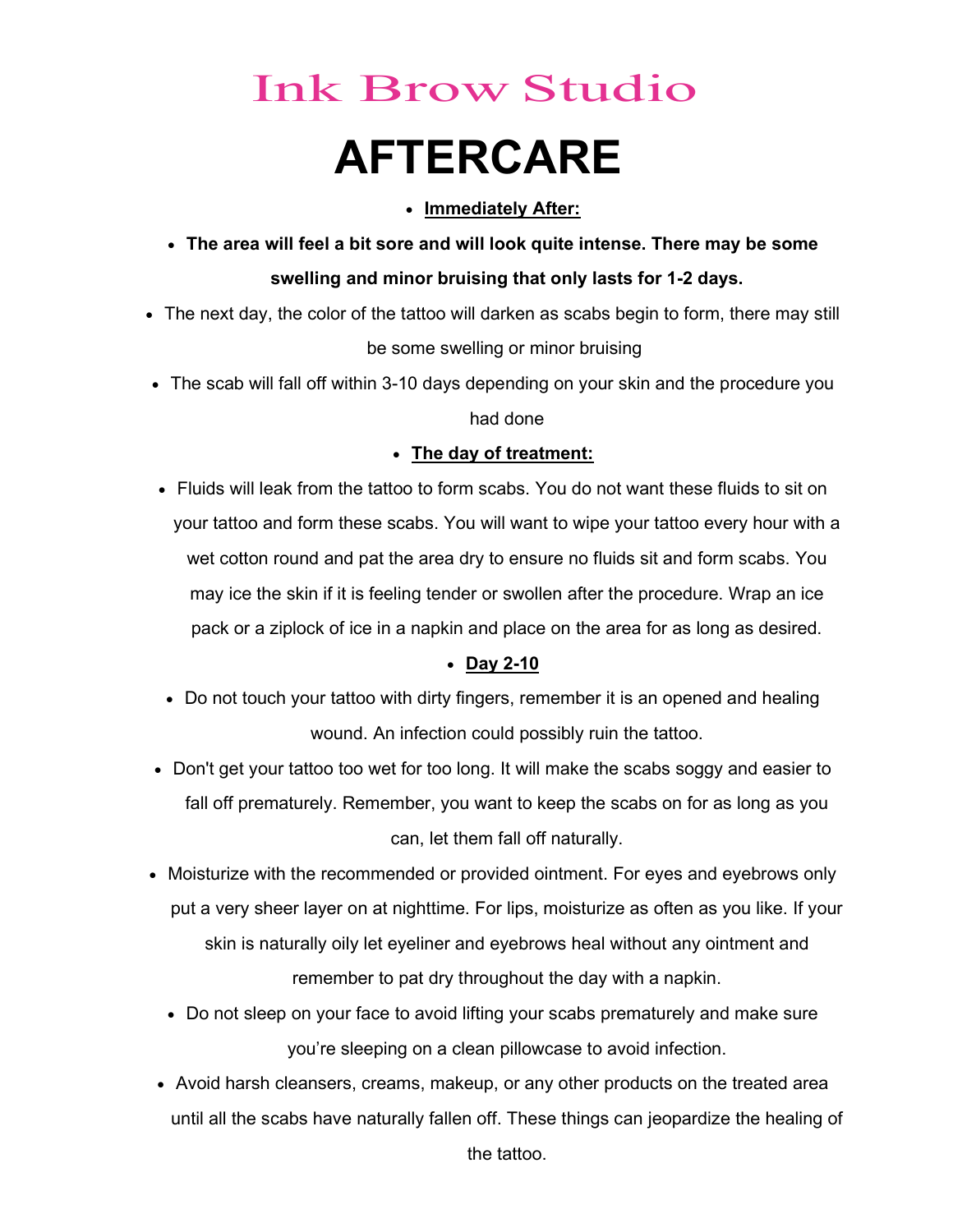- Don't pick, scratch or bite off the scabs. Let the scabs fall off naturally. Picking can cause scarring, loss of pigment, or an infection.
- Do not expose your tattoo to UV rays or tanning beds for 4 weeks after the procedure. These things can alter the appearance of your tattoo dramatically.
- Do not sweat on the tattoo until all the scabs have come off naturally. Sweat will take the pigment from your tattoo. If you do sweat on them, dab it off immediately.
	- Do not get any facials, Botox, chemical treatments and microdermabrasion for 4 weeks post appointment date.

#### • After Scabbing Phase:

- Once the scabs have completely fallen off, you may apply makeup over the area and return back to your normal routine. Note that after the scabs come off your tattoo may have a milky/grey hue to it. This just means that the surface skin is healed but the underneath layers still need time to heal. The complete healing process takes 6 weeks. At 6 weeks the true and final color of the tattoo will show. It is only after 6 weeks that a touchup to the tattoo can be done.
	- Please note that your tattoo will be softer and not as crisp when healed.
- Note that results will vary with each individual and are extremely dependant on your skin and how you care for it during healing. It may take more than one session to achieve your desired result.

#### • Once Fully Healed:

- It is strongly recommend that you do not use any of the following on your tattoo: Benzoyl Peroxide, Hydrogen Peroxide, Glycolic acid, Apple cider vinegar, Vitamin E and C, and Retinol. these products can lighten or fade your tattoo faster. We also recommend wearing sunscreen as the UV rays will deteriorate the pigment and lighten or fade the tattoo faster as well. Salt water and chlorine can also deteriorate the pigment faster as well. Rinse with water after contact.
- If you are having any laser or facial beauty treatments please inform your technician before procedures that you have a permanent makeup tattoo.
- This treatment does fade after 1-3 years depending on your skin and lifestyle. Touchups are necessary to maintain the longevity and overall beauty of your tattoo. If you